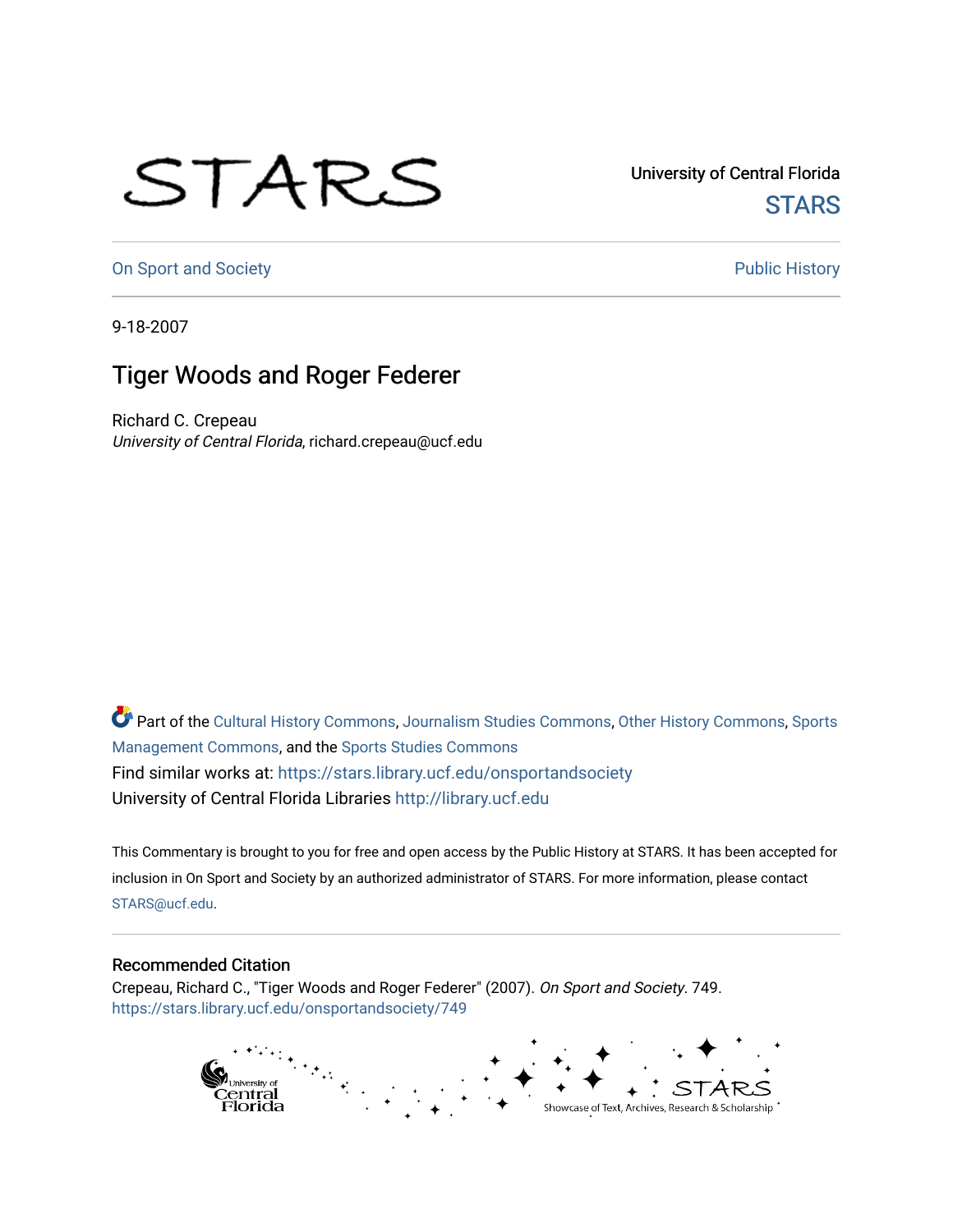SPORT AND SOCIETY FOR H-ARETE Tiger Woods and Roger Federer SEPTEMBER 18, 2007

In these first few weeks of college and professional football, upsets seemed to be the rule rather than the exception. There are two sports where upsets these days are as rare as a Cubs' World Series victory. In golf and tennis, it is nearly always Tiger, Tiger, Tiger and Roger, Roger, Roger. These two athletes have established an astounding dominance in their sports as both enter the prime of their careers. They are both on pace to rewrite the record books and end their careers as the greatest players in the history of their sports.

In any given generation, there is no guarantee that the greatest player in the history of the sport will appear. To have two of them appear in the same generation is extremely rare. Those of us who take an active interest in sport should consider ourselves extremely lucky to be able to watch these two remarkable players in our time.

A little over a week ago, Roger Federer won his fourth consecutive U.S. Open Tennis Championship with a victory over Novak Djokovic, the young Serbian player who may be the next serious threat to Federer's dominance. But not quite yet. In the finals, as in the semi-finals against Daveydenko and the quarterfinals against Roddick, Federer won in straight sets. In all three matches his opponents played very well, but Federer played a bit better. Roddick may never have played a better match in his life. At a critical point in each match, and in some cases each set, Federer hit the one impossible shot to put his opponent away.

Federer is a wonder to watch. The speed covering the court is hardly noticeable because he moves with such smooth footwork. Like many of the greats, he makes it all look so easy. Like all of the greats, he can win when he doesn't have his best game. The only thing Federer lacks is charisma.

In the last two years, Federer has won six Grand Slam events, losing only in the French to Nadal. He has now won twelve Grand Slam events, while appearing in only fourteen Grand Slam finals. At age 26 Federer is only two behind Pete Sampras' fourteen Slam championships, and he has passed Bjorn Borg and Rod Laver in career Grand Slam titles. In addition to the four straight U.S. Open titles, he has won five straight Wimbledon Championships,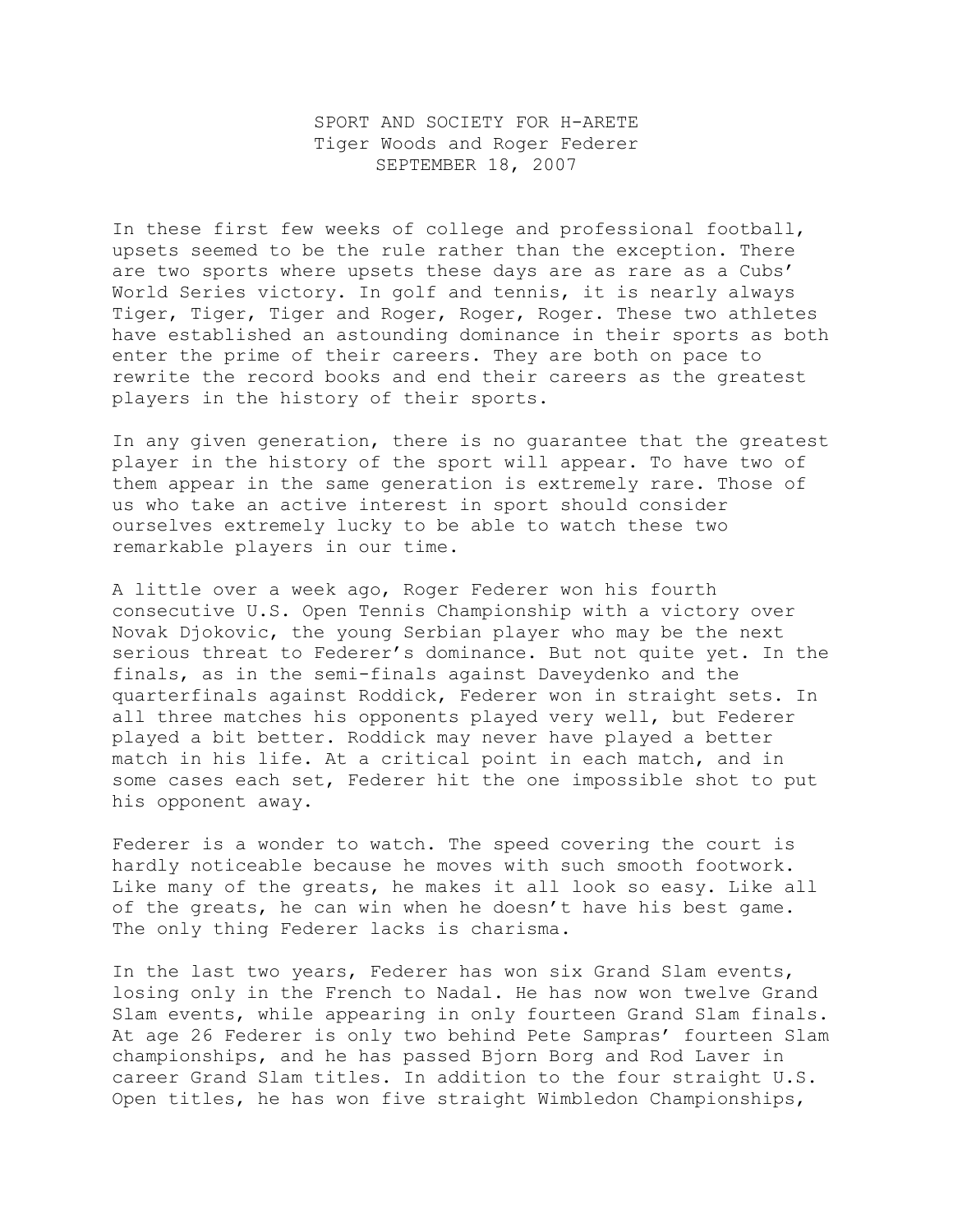equaling Borg's record. That was a record that few thought would ever fall. All of this has left him ranked number one in the world for the past 189 weeks.

In the end, like Sampras, he may never win the French Open, but I wouldn't bet against it. The other title he would still like to have is a Gold Medal in the Olympics and he will get his chance at that in Beijing next summer.

As for Tiger Woods, he continues to do things on a golf course that no one else can do. His creative shot making is one of an infinite number of reasons to watch this great player. Golf as a spectator sport bears a close resemblance to paint drying, but when Tiger Woods is involved that resemblance is gone.

Over the past several weeks, as Woods has played in three of the final four tournaments in pursuit of the FedEx Cup, his dominance has been on full display. He won two of those three tournaments and finished second in the other one. He had locked up the FedEx Cup before going on the course Sunday in the final round of the tournament at the East Lake Club in Atlanta.

This tournament saw Woods play the best nine holes he has ever played, shooting a 28 on the front nine on Friday. This achievement was accomplished without a birdie until the fourth hole. He had two pars and a bogie on the first three holes and then on the last six dropped in five birdies and an eagle. He was five strokes behind after that third hole and was leading by the end of the front side. He was never caught the rest of the way.

There were moments when it looked as if the East Lake tournament might turn into a contest. Tiger's lead at the end of five holes on Sunday was only two. Then Tiger hit stride. At the end of nine, his lead was up to four, and at the end of the day he won the tournament by eight strokes. It was Tiger's seventh tournament win of the year and the sixty-first of his career.

Tiger's paycheck for the tournament was \$1.2M and for winning the FedEx Cup he gets \$10M put into a retirement account that will be worth in the neighborhood of \$30M after 14 years. That should help him when he reaches his dotage at age 45.

Tiger says it's not about the money. "You play, and when you play, you play to win, period," he said.